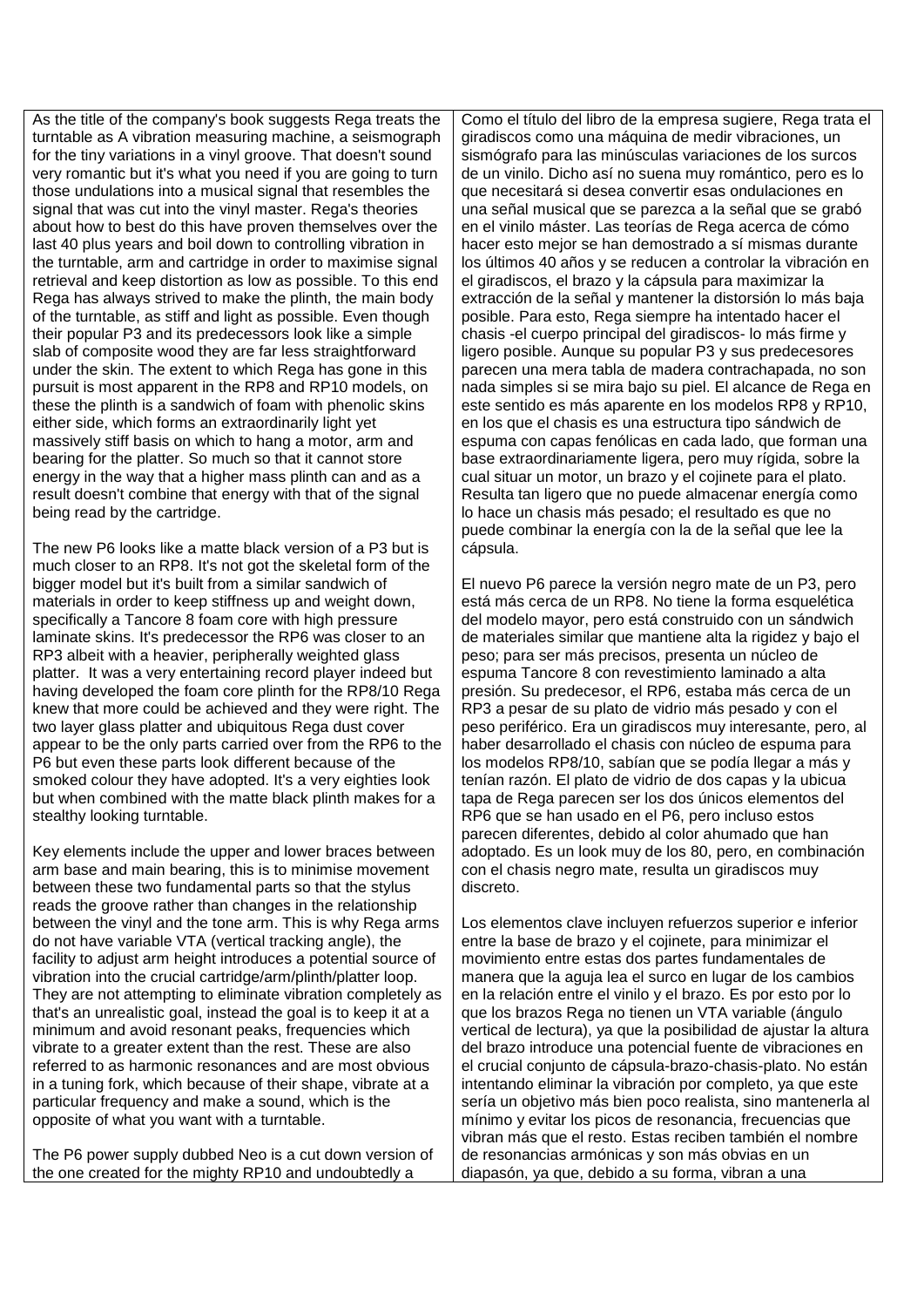major factor in the resolving powers of this turntable. It brings electronic speed switching and the ability to fine tune RPM which is a rare feature on Rega turntables. The motor remains a 24 volt synchronous type, very similar to those elsewhere in the range because it's not the motor that counts so much as what's driving it. The tonearm is an RB330, a more refined version of the arm found on the P3 but with very similar fundamental parts, the main difference is that the bearings are more highly selected.

## **Sound quality**

The Planar 6 sounds as stealthy as it looks, by which I mean it doesn't sound very much at all. This is a good thing if you want to hear the music and not the character of the turntable. Rega aims for a less is more sound, less character in the turntable, arm and cartridge means more character from the recording, and this is abundantly clear in the P6. It is a stunningly revealing piece of kit, so much so that it makes turntables at two and three times the price seem coloured and poorly defined by comparison. This made it hard to get a handle on in truth, the more characteristics an audio components has the easier it is to write about, with this one it's very hard not to just talk about the recordings themselves, but I will endeavour to give an impression of its capabilities.

Most of the listening was done with the Ania entry level moving coil cartridge that can be bought with the P6 at a discount, phono stages included the Rega Fono MC that keeps the entire package price down to a very competitive level. I also tried more revealing phono stages just to get a better handle on the P6's capabilities.

It produces remarkable midband clarity so voices sound fabulous, at least they do when they belong to Esperanza Spalding and other great singers. With the latter's 'Ebony and Ivy' the drums are also particularly well served with excellent kick and the bass guitar line is juicy and sinuous. Reflecting the calm clarity of this turntable lyrical intelligibility is very high even during the fast semi-spoken passages, it delivers an awful lot of finesse for the money but unlike competing products doesn't smooth over the energy and life in the music. This is a Rega speciality that in the past has been accompanied by a slightly forward presentation, in the P6 you get the vitality that's on the record without any extraneous excitement from the turntable.

Timing is what turntables do better than most alternative sources and the P6 is better than most, this means that you can appreciate not just the tempo(s) but the interplay too. Music is a form of communication that starts out between the musicians before it's transmitted to the listener, if it's live that communication or conversation if you like is loud and clear, but the reproduction process can easily disrupt or muddle the message. The mechanically calm nature of this turntable means that very little of the message is lost, and the way that the musicians are working together is presented in pretty much full effect when the recording is up to the job.

frecuencia concreta y emiten un sonido, que es lo contrario de lo que desearías para un giradiscos.

La fuente de alimentación del P6, Neo, es una versión recortada de la creada para el poderoso RP10 y, sin duda, un elemento importante a la hora de gestionar la potencia de este giradiscos. Ofrece el cambio de velocidad electrónico y la posibilidad de ajustar las revoluciones por minuto, que es una función poco frecuente en los giradiscos Rega. El motor sigue siendo sincrónico de 24V, muy similar a otros de la gama, porque no es el motor lo que realmente importa, sino lo que está moviendo. El brazo es un RB330, una versión más refinada del que encontramos en el P3, pero muy similar en sus componentes fundamentales, con la principal diferencia en que los rodamientos están más seleccionados.

## **Calidad de sonido**

El Planar 6 tiene un sonido tan discreto como su aspecto, con lo que quiero decir que no suena demasiado en absoluto. Esto es algo bueno si lo que se quiere escuchar es la música y no el carácter del giradiscos. Rega persigue un sonido en el que "menos es más", menos carácter en el giradiscos, brazo y cápsula que realcen el carácter de la grabación y esto se ve muy claro en el P6. Es una pieza muy reveladora, tanto que -en comparación- hace parecer giradiscos de dos y tres veces su precio coloreados y poco definidos. Esto nos complicó el llegar a conocerlo de verdad, ya que cuantas más características tenga un componente de audio, más fácil es escribir sobre él; ha sido muy complicado escribir sobre este aparato sin hablar solamente de las grabaciones en sí mismas, pero intentaré esbozar mis impresiones sobre sus capacidades.

La mayoría de las pruebas las hice con la cápsula de bobina móvil de nivel de entrada Ania que se puede adquirir con el P6 con un descuento; los previos de phono incluían el Rega Fono MC que deja el paquete completo a un precio muy competitivo. También probé previos de phono más reveladores para hacerme una idea mejor de las capacidades del P6.

Produce una claridad notable en los medios, de modo que las voces suenan preciosas, al menos cuando pertenecen a Esperanza Spalding y otras grandes cantantes. Con el "Ebony and Ivy" de Esperanza, la percusión tiene una fuerza excelente y la línea del bajo es jugosa y sinuosa. Reflejando la calma claridad de la inteligibilidad lírica de este giradiscos, alcanza un refinamiento improbable para su precio, pero, al contrario que otros productos de su competencia, no suaviza la energía ni la vida de la música. Esta es una característica especial de Rega que, en el pasado, ha venido acompañada por una presentación ligeramente adelantada, pero en el P6 se consigue la vitalidad del disco sin exaltación ajena por parte del giradiscos.

El ritmo es lo que los giradiscos llevan mejor que la mayoría de las fuentes alternativas y el P6 es mejor que la mayoría, lo que significa que no sólo podrá apreciar el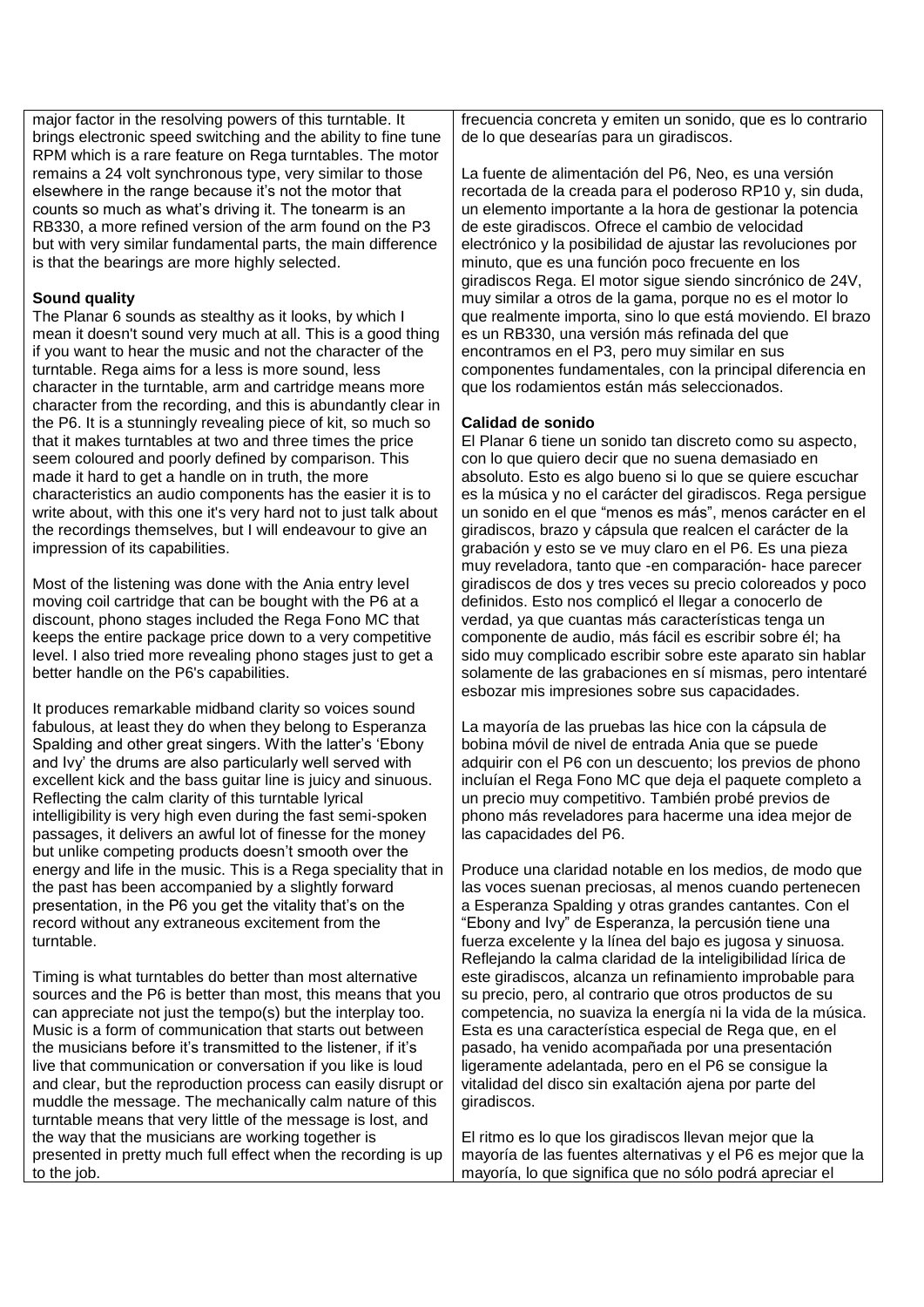The P6/Ania pairing has a slightly leaner balance than a lot of the competition but this is because it has so little overhang, the bass in particular doesn't lag behind the mid and treble which can give a warmer/thicker balance but comes undone when complex rhythms are involved. The Grateful Dead's Blues for Allah makes so much more sense on this than it does on some well regarded alternatives that it's almost uncanny, the music goes from technically interesting but incoherent to a vibrant, meaningful and engaging experience when you move to this Rega. This comes down to great timing and very high resolution, the harmonics on Monk's Criss Cross for instance help to make sense of the shifting tempo on his entrancing solo 'Don't Blame Me', a track that can sound stilted on less nimble turntables.

I contrasted it with a Rega P3 using the Elys2 moving magnet supplied with that turntable, here you get lots more openness, that is the acoustic from the studio is better represented, and better separation of notes thanks to deeper detail. Then there's the dynamics, which are in another league thanks to lower noise levels and the power produced by the heavier platter. It brings out the percussion on Patricia Barber's Postmodern Blues alongside the power and energy of the drumkit. I love the way it can deliver high power without glare, the mids and highs are so clean that nothing grates even when you turn it up. Using it with a Tom Evans Micgroove phono stage reveals so much of the acoustic on Tom Waits' Shore Leave that I was very tempted to take the P6 to the Indulgence show rather than the RP10 from the same company. The P6 extracts the brightness of the electric guitar so well that it comes alive in the room, as did pretty much all the music I played.

The Rega Planar 6 is a heck of a turntable. Not just for the money but in the general scheme of things, only the obsessives like myself really need anything better. If it weren't for the RP8 I would challenge you to find a better turntable and arm combo for less than three times the asking price here. Yes it needs decent isolation and a good cartridge and phono stage, but every turntable does, and the P6/Ania package is very competitively priced. The RP6 was a more powerful and lively version of a P3, the P6 is a whole other beast, one with considerably greater subtlety and finesse. So don't let it's discreet styling fool you, this is killer turntable that gets to the heart of the music in an effortless and high resolution fashion the like of which is still very rare.

## SPECIFICATIONS:

Type: Turntable and arm with lightweight double braced plinth, dust cover & separate power supply. Rotational Speeds: 33 1/3 RPM, 45 RPM Tonearm Length: 9 inch single piece armtube Drive Mechanism: short belt driven via 24V synchronous motor Speed change: Electronic via separate PSU Platter Type: Peripherally weighted dual layer float glass Bearing Type: Precision brass bearing housing

tempo, sino la interacción. La música es una forma de comunicación que empieza entre los músicos antes de ser transmitida a los oyentes; en vivo la comunicación o conversación puede ser clara y alta, pero el proceso de reproducción fácilmente puede alterar o enturbiar el mensaje. La calmada naturaleza mecánica de este giradiscos implica que se pierde poco del mensaje y que la forma de trabajar de los músicos en conjunto se presenta a la perfección si la grabación es buena.

El conjunto P6/ Ania tiene un balance ligeramente más "magro" que muchos de sus competidores, pero esto es debido al escaso *overhang*; en concreto, el grave no queda detrás del medio y del agudo, lo que puede conseguir un balance más cálido, pero esto se ve algo deshecho cuando se trata de ritmos más complejos. El *Blues for Allah* de Grateful Dead tiene mucho más sentido con esta combinación de plato y cápsula que con algunas alternativas mucho mejor consideradas y esto resulta algo misterioso. La música pasa de ser técnicamente interesante, pero incoherente, a una experiencia vibrante, plena de sentido y motivadora cuando se pasa a esta combinación de Rega. Todo se reduce a un gran ritmo y una resolución muy alta; las armonías del *Criss Cross* de Monk, por ejemplo, ayudan a comprender el cambiante tempo de su fascinante solo *Don't Blame Me*, una pista que puede sonar forzada en giradiscos menos ágiles.

Comparé el P6 con el Rega P3 usando la cápsula de imán móvil Elys 2 de serie y, con el primero, se consigue una mayor apertura -es decir, que la acústica del estudio está mejor representada- y una mejor separación de las notas gracias a un mayor detalle. Después está la dinámica, que está en otra liga gracias a unos menores niveles de ruido y la potencia producida por el plato más pesado. Realza la percusión del *Postmodern Blues* de Patricia Barber, junto con la potencia y energía de la batería. Me encanta la forma que tiene de entregar una gran potencia sin deslumbrar; los medios y agudos son tan limpios que nada chirría ni cuando se sube el volumen. Usándolo con el previo de phono Micgroove de Tom Evans, revela tanto de la acústica del *Shore Leave* de Tom Waits que estuve tentado de llevar el P6 al Indulgence Show, antes que el RP10, también de Rega. El P6 extrae el brillo de la guitarra eléctrica tan bien que ésta cobra vida en la estancia, igual que casi toda la música que reproduje.

El Rega Planar 6 es una buena pieza. No sólo para su nivel de precio, sino en general; sólo los obsesos como yo necesitan algo más. Si no fuera por el RP8, retaría a cualquiera a encontrar una mejor combinación de giradiscos y brazo por un precio inferior. Sí, precisa un buen aislamiento, una buena cápsula y un buen previo de phono, pero igual que cualquier giradiscos, y el paquete P6-Ania tiene un precio muy competitivo. El RP6 fue una versión más potente y viva del P3 y el P6 es otra cosa totalmente diferente, más sutil y fino. No deje que su discreto aspecto le engañe, este es un gran giradiscos que llega al corazón de la música con facilidad y gran resolución, de una manera poco común.